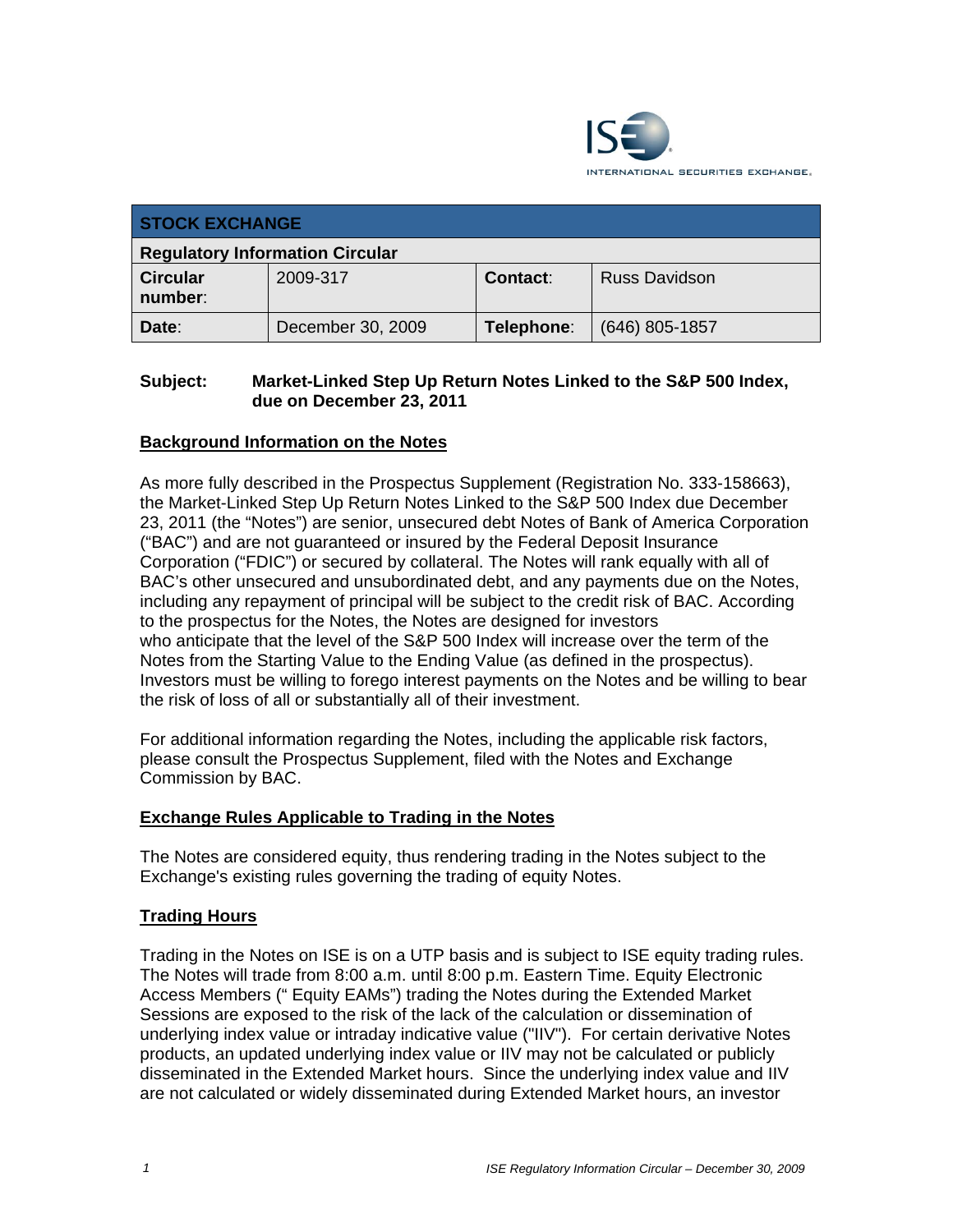who is unable to calculate implied values for certain derivative Notes products during Extended Market hours may be at a disadvantage to market professionals.

### **Trading Halts**

ISE will halt trading in the Notes in accordance with ISE Rule 2101(a)(2)(iii). The grounds for a halt under this Rule include a halt by the primary market because it stops trading the Notes and/or a halt because dissemination of the IIV or applicable currency spot price has ceased, or a halt for other regulatory reasons. In addition, ISE will stop trading the Notes if the primary market de-lists the Notes.

#### **Suitability**

Trading in the Notes on ISE will be subject to the provisions of ISE Rule 2123(l). Members recommending transactions in the Notes to customers should make a determination that the recommendation is suitable for the customer. In addition, members must possess sufficient information to satisfy the "know your customer" obligation that is embedded in ISE Rule 2123(l).

Equity EAMs also should review FINRA Notice to Members 03-71 for guidance on trading these products. The Notice reminds members of their obligations to: (1) conduct adequate due diligence to understand the features of the product; (2) perform a reasonable-basis suitability analysis; (3) perform customer-specific suitability analysis in connection with any recommended transactions; (4) provide a balanced disclosure of both the risks and rewards associated with the particular product, especially when selling to retail investors; (5) implement appropriate internal controls; and (6) train registered persons regarding the features, risk and suitability of these products.

**This Regulatory Information Circular is not a statutory Prospectus. Equity EAMs should consult the Trust's Registration Statement, SAI, Prospectus and the Fund's website for relevant information.**